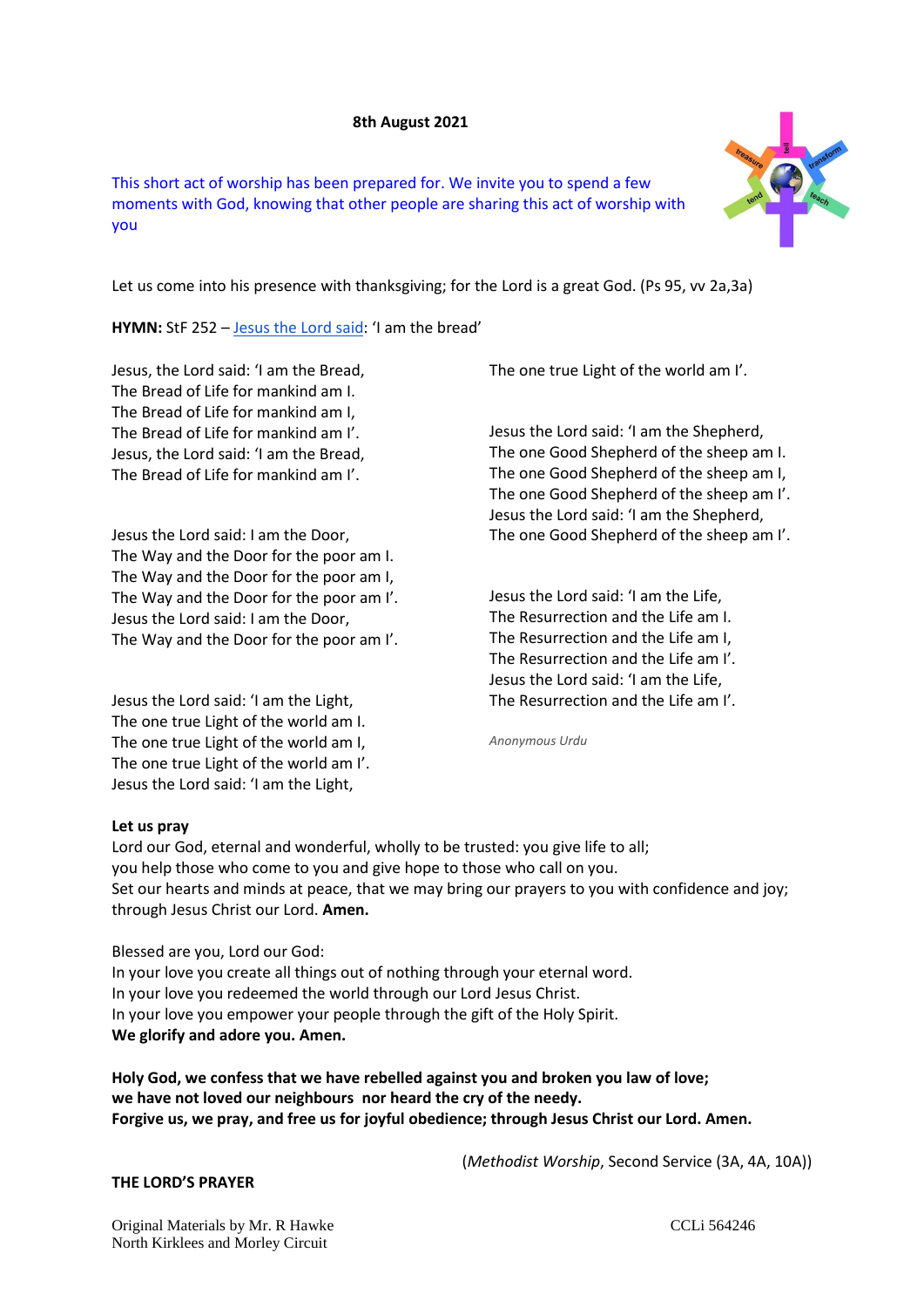## **Reading from** [John 6: 35, 41-51](https://www.biblegateway.com/passage/?search=John+6%3A+35%2C+41-51&version=NIV)

John's account of Jesus' words to his disciples at the Last Supper occupy five chapters (almost a quarter) of his gospel. Yet bizarrely, what they don't include are the words in all of the other three gospels which have been taken as the institution of Holy Communion.

What John does have is this chapter 6, through which we are led by the Lectionary on the 5 Sundays of August, and which centres around his claim in verse 35 to be the 'Bread of Life'. 'He who comes to me will never go hungry, and he who believes in me will never be thirsty'. The context is very different (speaking to a crowd of Jews in the synagogue of Capernaum), but do these words in this chapter amount to the same thing as the ones that Matthew, Mark and Luke have Jesus say at the Last Supper? And how literally does he expect us to take them? After all, Roman Catholic doctrine asks its adherents to believe that, in the Mass, the bread and wine actually become the body and blood of Jesus.

There are lots of examples where, in order to put something across, Jesus uses what is obviously metaphorical language. We recited some of them in the opening hymn: Jesus the Lord said 'I am the Bread/Vine/Way/Light/Life'. He also said he was the Good Shepherd, the Door of the Sheepfold, and lots of other things besides – things that he obviously doesn't expect us to take literally.

But that doesn't mean that there is any less reality in the point that he's making. Jesus calls his disciples the salt of the earth and (like himself) the light of the world. Why? Well, because Christians do (or at least should) add a particular flavour and a particular clarity to what goes on in society. And I'm sure that Romans and Methodists would at least agree on this, that at the Mass or whatever else we choose to call it, the essence of Jesus is there, even though all we can see on the table is the bread and wine.

And there's nothing particularly profound about that. After all, we assume, when we meet someone, that the reality of the spirit of that person is present, even though all we can see is his or her body.

It's not unheard of for a mother to say to her small daughter that she loves her so much she could eat her. That may be extravagant language, but it is the best way she can find to express what is a genuine truth. Even that small child understands that the mother isn't a cannibal; but even that small child understands also that there is truth in what the mother is trying to say.

When Jesus says (v 51) 'I am the living bread that came down from heaven. If anyone eats of this bread, he will live for ever. This bread is my flesh, which I will give for the life of the world' (and then, in vv 53-56, to which we shall come next week, extends the idea to drinking his blood), the Jews to whom Jesus is speaking are already very familiar with the idea of a sacrificial meal. They've been brought up on it, so to them this idea won't seem strange at all.

But Jesus brings two new ideas to the table: firstly, that it is God himself who is being sacrificed, and secondly that it is God's very life-blood and flesh that we are invited to consume. That was as shocking to them as it is to us – and I've no doubt that Jesus meant it to be.

Why? Well, I can only think that he thought it was the only way he could put over just how much God loves us, just how seriously he takes our sinfulness, and just how far his love is prepared to go in order to bridge the gap.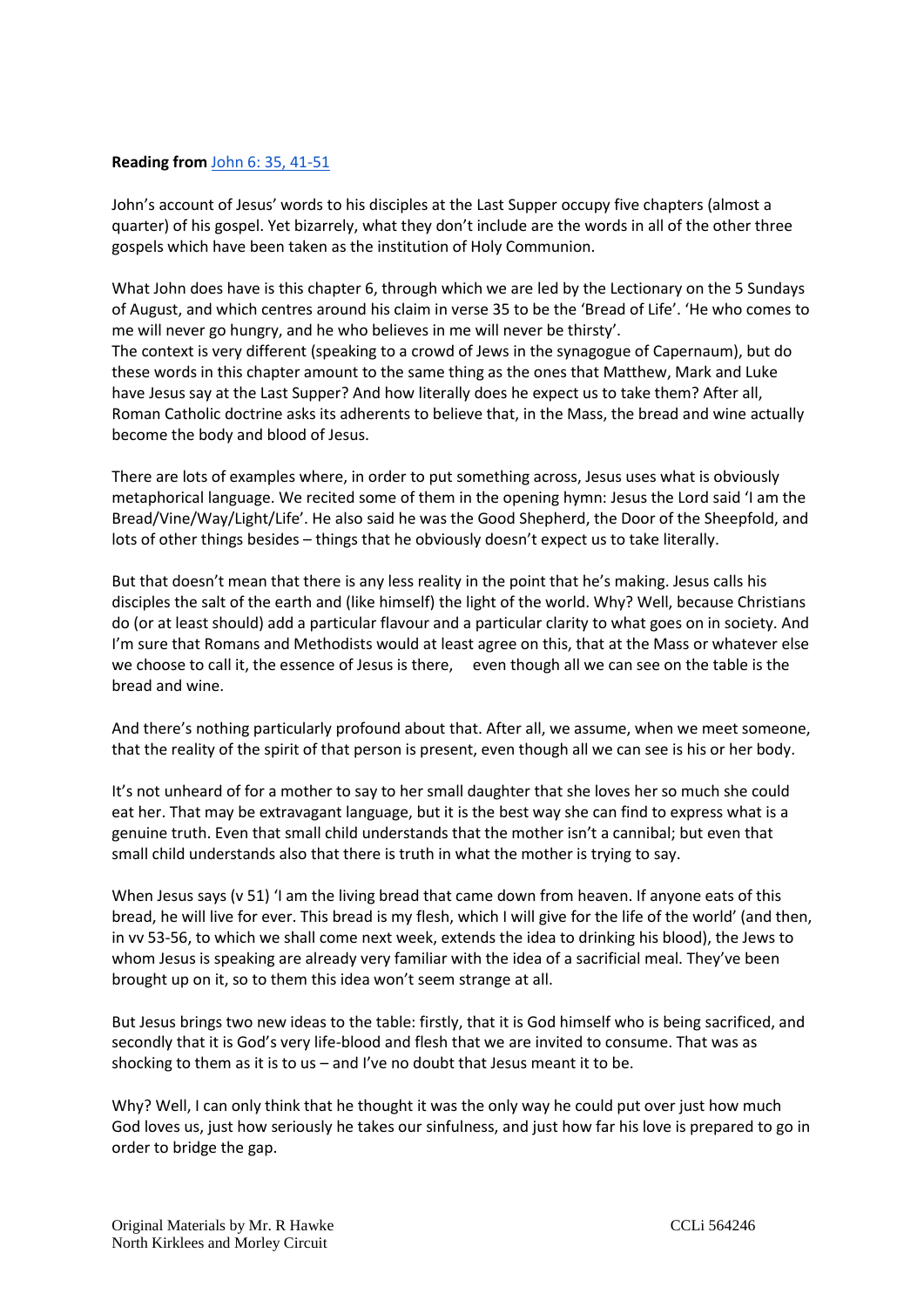As for our response, what we can't do is to say: 'I'm sorry, but this idea that I should eat and drink the flesh and blood of God himself after he has been slaughtered for that very purpose – I can't accept it'. That's what Peter tried to do. When Jesus predicted his own death, Peter said 'No! – it mustn't be like that; I forbid it!' And what Jesus said in reply was: 'Get behind me, Satan – you think as men think, not as God thinks'.

We can't go back to the time before the event. The sacrifice has already taken place. God is love, and He, love itself, has already been offered, has already been sacrificed. All the more reason why we should want to take the God of Love (and the love of God) into our being. That's all there is left to do. William Barclay illustrates it like this:

'Think of it this way. Here in a bookcase is a book which a man has never read. It may be the glory and the wonder of the tragedies of Shakespeare; but so long as it remains unread upon his bookshelves it is external to him. One day he takes it down and reads it. He is thrilled and fascinated and moved. The story sticks to him; the great lines remain in his memory; now when he wants to, he can take that wonder out from inside himself and remember it and think about it and feed his mind and his heart upon it. Once the book was outside him. Now it is inside him and he can feed upon it. It is that way with any great experience in life. It remains external until we take it within ourselves.

It is so with Jesus. So long as he remains a figure in a book he is external to us; but when he enters into our hearts we can feed upon the life and the strength and the dynamic vitality that he gives to us. Jesus said that we must drink his blood. He is saying: "You must stop thinking of me as a subject for theological debate; you must take me into you, and you must come into me; and then you will have real life." That is what Jesus meant when he spoke about us abiding in him and himself abiding in us'.

### **HYMN:** StF 597 – [O Thou who this mysterious bread didst in Emmaus break](https://www.youtube.com/watch?v=SpS5xbhzd2Y)

O thou who this mysterious bread didst Emmaus break, return, herewith our souls to feed, and to thy followers speak.

Unseal the volume of thy grace, apply the gospel word, open our eyes to see thy face, our hearts to know the Lord.

till thou the veil remove; talk with us, and our hearts shall burn with flames of fervent love.

Enkindle now heavenly zeal, and make thy mercy known, and give our pardoned souls to feel that God and love are one

*Charles Wesley (1707-1788)*

Of thee communing still, we mourn

### **PRAYERS of INTERCESSION**

Lord God, we give you thanks for the way in which, through the sacrifice of the body and blood of Jesus Christ, you provide for our spiritual wellbeing, just as through the gifts of food and drink, you provide for our physical health. And even as we give you thanks for meeting our daily needs, so we thank you too for the picturesque language that is sometimes the most effective way of communicating your eternal truths.

Lord, in your mercy hear our prayer**.**